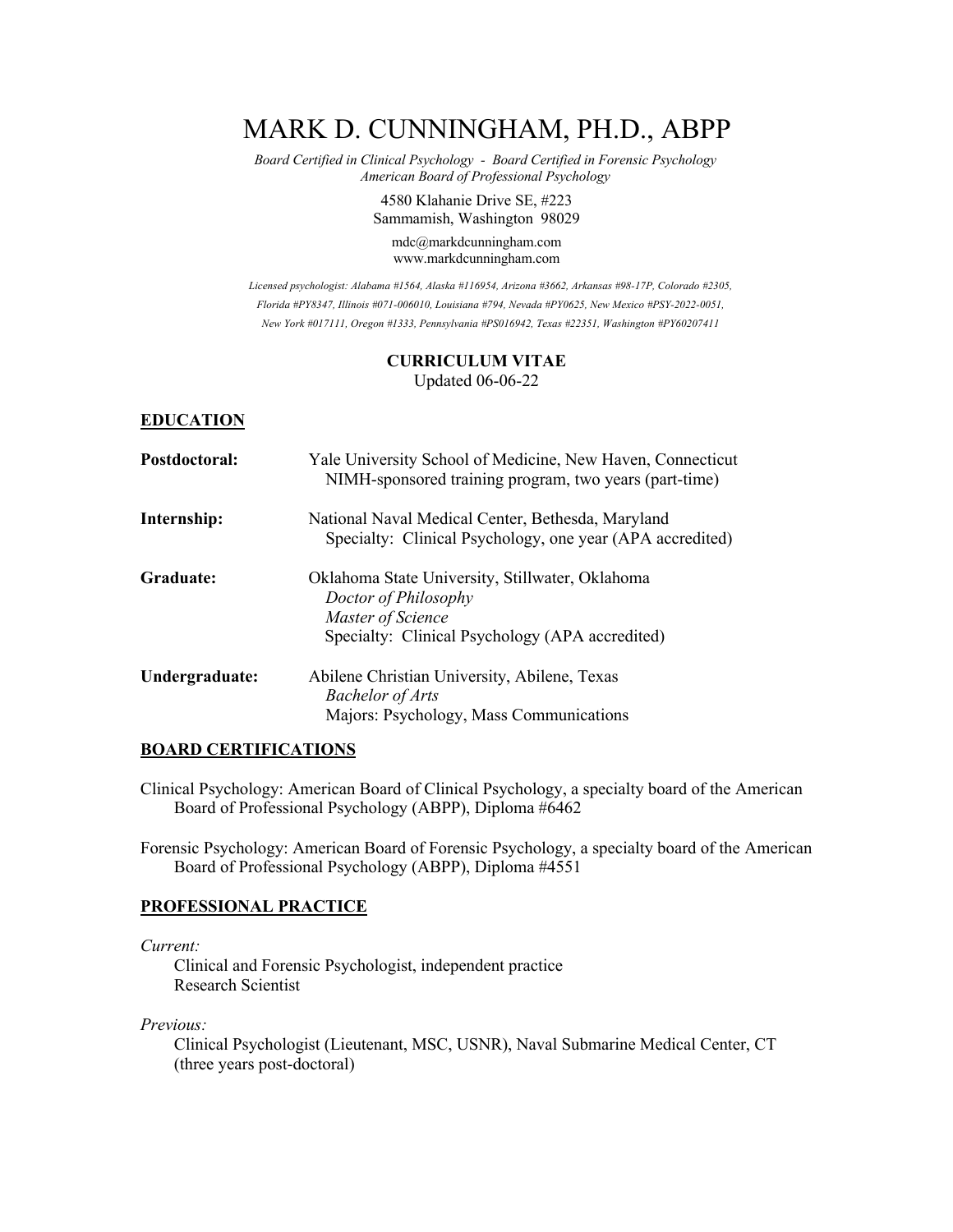# **AWARDS, DECORATIONS, AND DISTINCTIONS**

#### *For research and scholarship:*

- *American Psychological Association Award for Distinguished Contributions to Research in Public Policy* – annual award bestowed for distinguished empirical and/or theoretical contribution to research in public policy, either through a single extraordinary achievement or a lifetime of work.
- *American Correctional Association Peter P. Lejins Research Award*  annual award that is the highest honor bestowed by ACA upon a corrections researcher, who has produced significant research for the correctional community and has demonstrated personal commitment and contribution to improve the profession of corrections.
- *Texas Psychological Association Award for Outstanding Contribution to Science annual award* in recognition of significant scientific contribution in the discovery and development of new information, empirical or otherwise, to the body of psychological knowledge.
- *American Psychology-Law Society Book Award*  annual award given to a scholarly book devoted to psychology and law issues to recognize outstanding scholarship in psychology and law, shared recipient [*Forensic Assessments in Criminal and Civil Law: A Handbook for Lawyers,* chapter author].
- *Association of American Publishers PROSE* [professional and scholarly excellence] *Award, psychology category –* annual award recognizing a scholarly book of extraordinary merit that makes a significant contribution to a field of study, shared recipient [*Living on Death Row: The Psychology of Waiting to Die*, chapter author].

#### *For contributions to science and practice:*

- *Commendation: John Maddox Prize –* annual international distinction for promoting sound science and evidence on a matter of public interest, facing difficulty or hostility in doing so; sponsored by *Nature* (pre-eminent science journal), the Kohn Foundation, and Sense about Science.
- *American Academy of Forensic Psychology Award for Distinguished Contribution to Forensic Psychology* – annual award that is the highest honor bestowed by AAFP, recognizing outstanding contributions to the science and practice of forensic psychology.
- *National Register of Health Service Psychologists Alfred M. Wellner, Ph.D. Lifetime Achievement Award* – annual award that is the highest honor bestowed on a Registrant by the National Register to commemorate numerous and significant contributions to psychology during a distinguished career.
- *National Association of Sentencing Advocates John Augustus Award* annual award bestowed for outstanding contributions to the profession of sentencing advocacy.

*[Continued on next page]*

Curriculum Vitae Page 2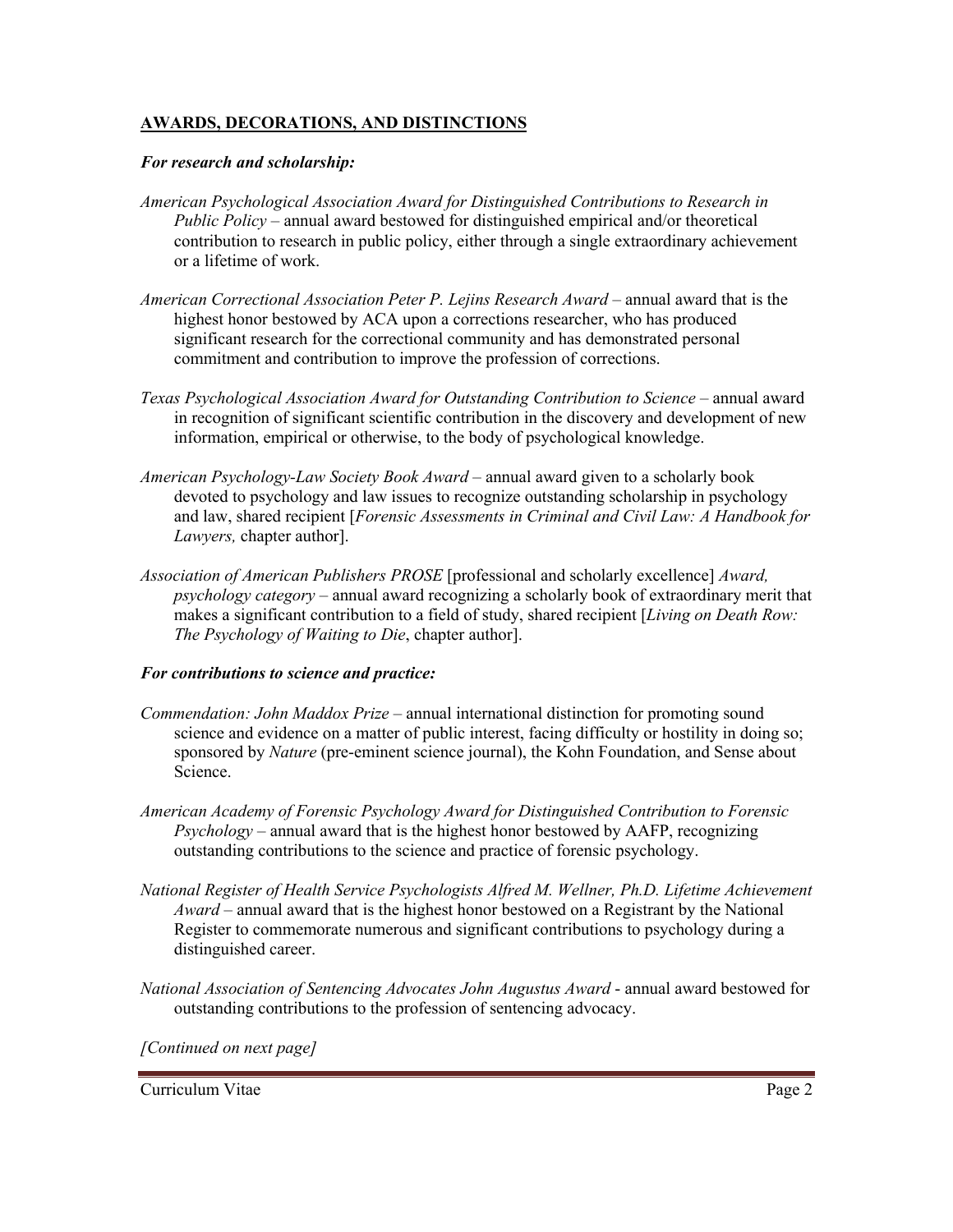- *Fellow, American Psychological Association (Division 41: American Psychology-Law Society)* distinction reflecting outstanding and uncommon contributions having national impact on the science and practice of psychology.
- *Navy Commendation Medal* decoration for meritorious service as a clinical psychologist, Naval Submarine Medical Center, United States Navy. The Commendation Medal may be awarded to service members who, while serving in any capacity with the Navy or Marine Corps, distinguish themselves by heroism, outstanding achievement, or meritorious service. To be awarded for meritorious service, the service must be outstanding and worthy of special recognition.

# *Other fellow distinctions:*

- *Fellow, American Academy of Clinical Psychology* distinction reflecting diplomate in clinical psychology by the American Board of Professional Psychology.
- *Fellow, American Academy of Forensic Psychology* distinction reflecting diplomate in forensic psychology by the American Board of Professional Psychology.

# *Education and training honors:*

*Al Brown Memorial Award* – award bestowed for outstanding achievement, National Institute of Mental Health (NIMH) Sex Therapy Training Program, Yale University School of Medicine.

*Magna cum Laude* - Bachelor of Arts, Abilene Christian University.

# **CURRENT PROFESSIONAL LICENSES**

*Licensed psychologist:*

| Alabama #1564             | Alaska #116954    | Arizona #3662          |
|---------------------------|-------------------|------------------------|
| Arkansas #98-17P          | Colorado $\#2305$ | Florida #PY8347        |
| Illinois #071-006010      | Louisiana #794    | Nevada #PY $0625$      |
| New Mexico #PSY-2022-0051 | New York #017111  | Oregon #1333           |
| Pennsylvania #PS016942    | Texas #22351      | Washington #PY60207411 |

# **PRIOR ACADEMIC APPOINTMENTS**

Psychology Department Assistant Professor, two years post-USNR Hardin-Simmons University, Abilene, Texas

Psychology Department Instructor, three years (part-time, contemporaneous with USNR service): Old Dominion University (U.S. Submarine Base Extension); Mohegan Community College, Norwich, Connecticut

Psychology Department Graduate Teaching Assistant, three years (part-time): Oklahoma State University, Stillwater, Oklahoma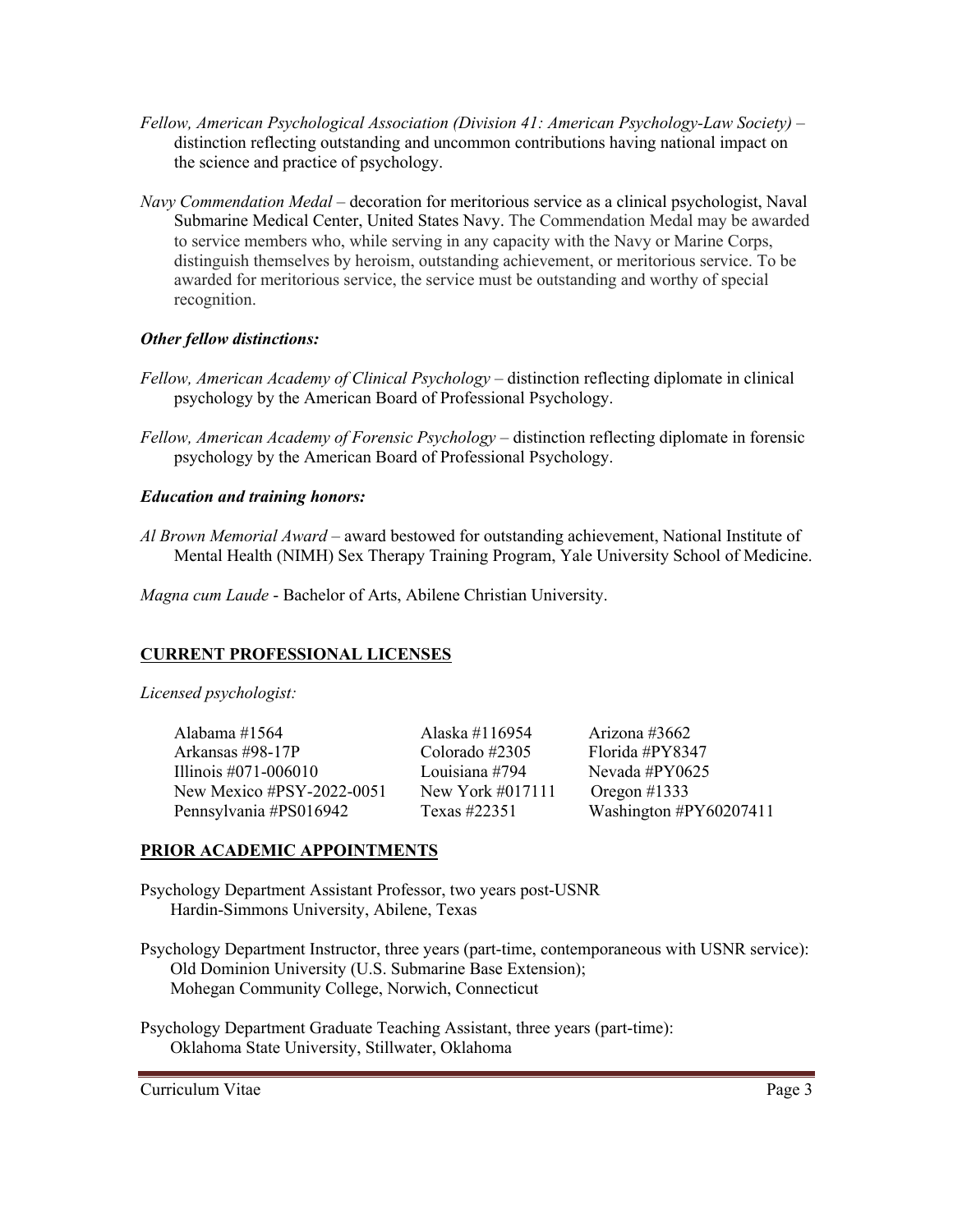# **PROFESSIONAL AFFILIATIONS**

American Psychological Association – *Fellow* (Division 41)

American Board of Professional Psychology – *Diplomate (clinical, forensic)* American Academy of Clinical Psychology - *Fellow* American Academy of Forensic Psychology - *Fellow* Workshop faculty, 1998-2008, 2019-2022 ABFP examiner, 1996-2006

National Register of Health Service Psychologists #30073 Interjurisdictional Practice Certificate (IPC) #1303 Association of State and Provincial Psychology Boards Washington Psychological Association American Psychology Law Society (AP-LS) American Association for Intellectual and Developmental Disabilities (AAIDD)

# **SCHOLARSHIP AND RESEARCH**

*ResearchGate reports the various publications below have been cited an aggregate of 1,727 times in the scholarly literature.* 

#### *Books and edited volumes:*

- 1. Cunningham, M. D. (2010). *Evaluation for capital sentencing*. A volume in the *Oxford best practices in forensic mental health assessment* series, Series Editors: A. Goldstein, T. Grisso, and K. Heilbrun. New York: Oxford University Press. ISBN-13: 978- 0195341553
- 2. Cunningham, M. D. (Ed.) (2009). Capital sentencing (special issue). *Journal of Psychiatry and Law, 37 (2-3)*.

#### *Chapters in edited books:*

- 3. Cunningham, M. D. (in press). *Miller* evaluations. In R. Roesch (Ed.), *Routledge encyclopedia of psychology in the real world, psychology and law.* New York: Routledge, Taylor & Francis Group.
- 4. Cunningham, M. D. (2019). Institutional violence and misconduct. In R. D. Morgan (Ed.), *The Sage encyclopedia of criminal psychology*. Thousand Oaks, CA: Sage Publishing.
- 5. Cunningham, M. D. (2019). Competency for execution. In R. D. Morgan (Ed.), *The Sage encyclopedia of criminal psychology*. Thousand Oaks, CA: Sage Publishing.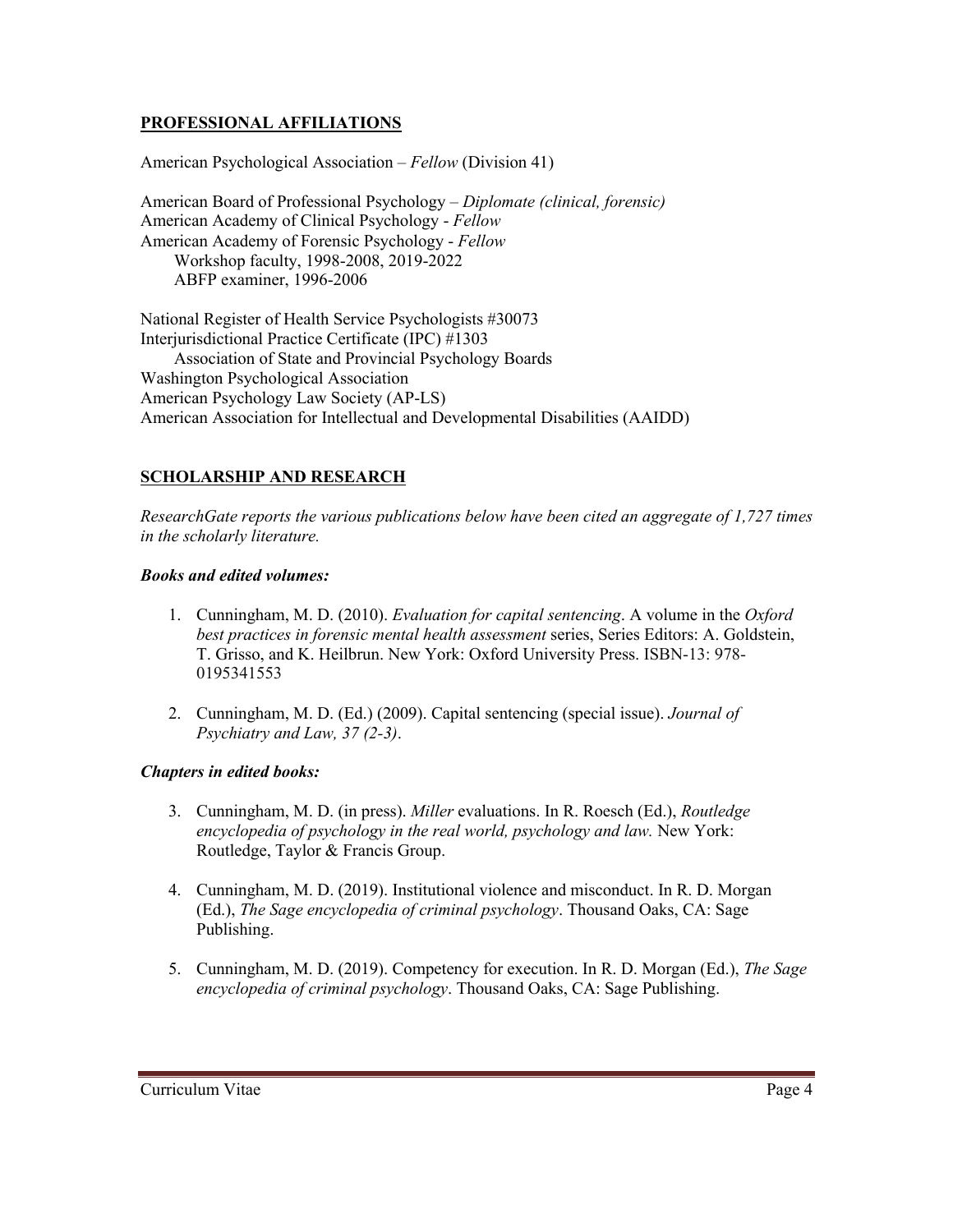- 6. Cunningham, M. D., Reidy, T. J., & Sorensen, J. R. (2018). The failure of a security rationale for death row. In H. Toch, J. R. Acker, & V. M. Bonventre (Eds.) *Living on death row: The psychology of waiting to die.* (pp. 129-160). Washington: American Psychological Association.
- 7. Cunningham, M. D. (2016)*.* Forensic psychology evaluations at capital sentencing. In R. Jackson and R. Roesch (Eds.), *Learning forensic assessment: Research and practice (International perspectives on forensic mental health)*. *2nd edition* (pp. 202-228). New York: Routledge, Taylor & Francis Group.
- 8. Macvaugh, G. S., Cunningham, M. D., & Tassé, M. J. (2015). Professional issues in *Atkins* assessments. In E. Polloway, (Ed.), *The death penalty and intellectual disability* (pp. 325-336)*.* Washington: American Association on Intellectual and Developmental Disabilities.
- 9. Cunningham, M. & Sorensen, J. (2014). Future dangerousness. In J.R. Acker, C. Lanier, & R. Bohm (Eds.) *America's experiment with capital punishment: Reflections on the past, present and future of the ultimate penal sanction, 3rd edition (pp. 289-307).* Durham, NC: Carolina Academic Press.
- 10. Cunningham, M. D., & Goldstein, A. M. (2013). Sentencing determinations in death penalty cases. In R. Otto (Ed.), *Forensic psychology* (vol. 11 of 12). I. Weiner (Ed.), *Handbook of psychology, 2<sup>nd</sup> edition* (pp. 473-514). New York: John Wiley & Sons.
- 11. Cunningham, M. D. (2013). Evaluations at capital sentencing. In R. Roesch and P. Zapf (Eds.), *Forensic assessments in criminal and civil law: A handbook for lawyers* (pp.103- 117)*.* New York: Oxford University Press.
- 12. Cunningham, M. D. (2013). Death-sentenced inmates. In L. Gideon (Ed.), *Special needs offenders in correctional institutions* (pp. 377-404)*.* Thousand Oaks, CA: Sage Publications.
- 13. Cunningham, M. D. (2008). Competency to waive appeals. In B. L. Cutler (Ed.), *Encyclopedia of psychology and law* (pp. 123-125). Thousand Oaks, CA: Sage Publications. doi:10.4135/9781412959537.n48
- 14. Cunningham, M. D. (2008)*.* Institutional misconduct among capital murderers. In M. DeLisi and P. J. Conis (Eds.), *Violent offenders: Theory, research, public policy, and practice* (pp. 237-253)*.* Boston: Jones & Bartlett Publishers.
- 15. Cunningham, M. D. (2008)*.* Forensic psychology evaluations at capital sentencing. In R. Jackson (Ed.), *Learning forensic assessment (International perspectives on forensic mental health)* (pp. 211-238). New York: Routledge, Taylor & Francis Group.
- 16. Cunningham, M. D., & Goldstein, A. M. (2003). Sentencing determinations in death penalty cases. In A. Goldstein (Ed.), *Forensic psychology* (vol. 11 of 12) (pp. 407-436). I. Weiner (Ed.), *Handbook of psychology*. New York: John Wiley & Sons.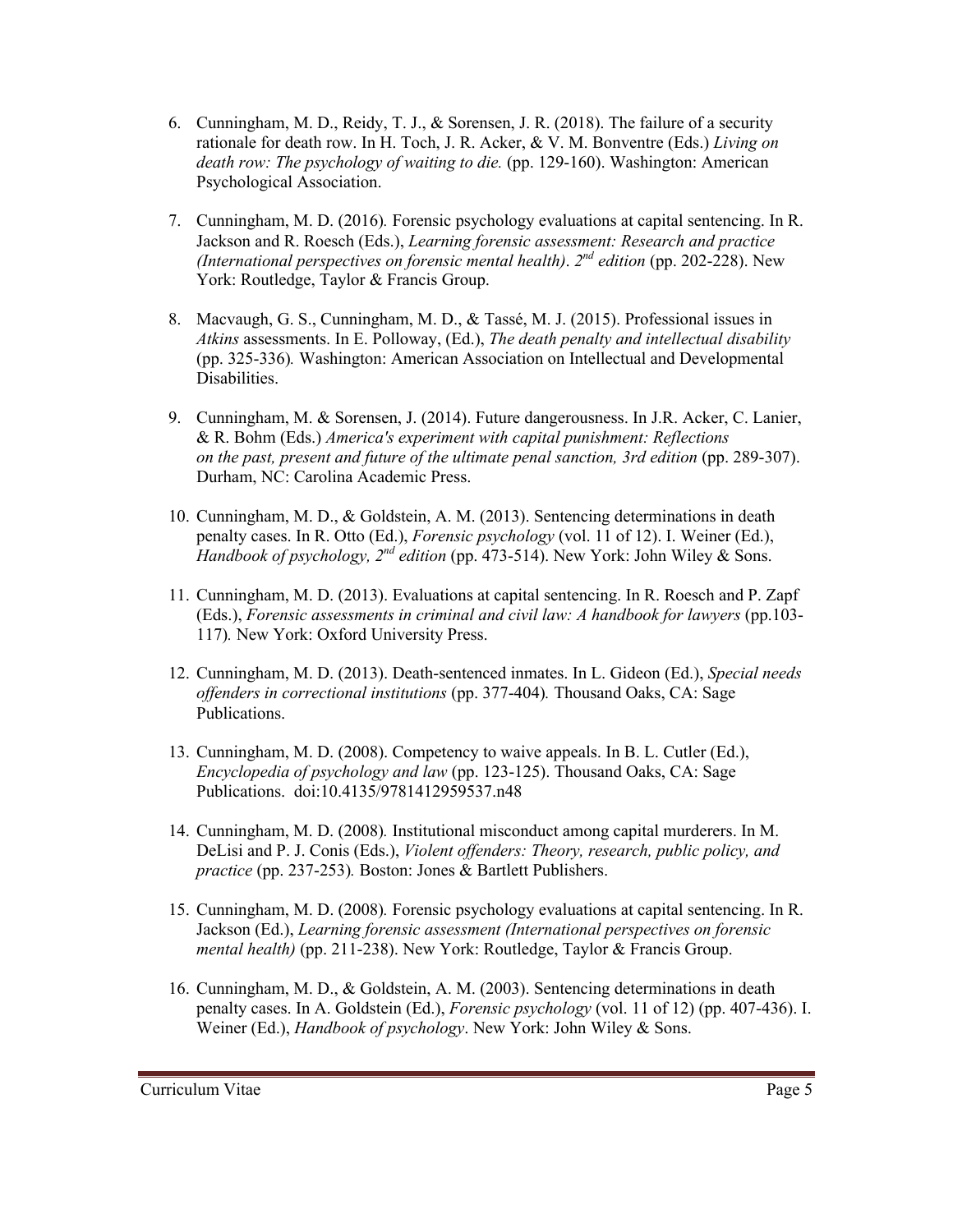#### *Articles in peer-reviewed journals:*

- 17. DeMatteo, D., Hart, S. D., Heilbrun, K., Boccaccini, M. T., Cunningham, M. D., Douglas, K. S., Dvoskin, J. A., Edens, J. F., Guy, L. S., Murrie, D. C., Otto, R. K., Packer, I. K., & Reidy, T. J. (2020). Death is different: Reply to Olver et al. (2020). *Psychology, Public Policy, and Law, 26,* 511-518. https://doi.org/10.1037/law0000285
- 18. DeMatteo, D., Hart, S. D., Heilbrun, K., Boccaccini, M. T., Cunningham, M. D., Douglas, K. S., Dvoskin, J. A., Edens, J. F., Guy, L. S., Murrie, D. C., Otto, R. K., Packer, I. K., & Reidy, T. J. (2020). Statement of concerned experts on the use of the Hare Psychopathy Checklist-Revised in capital sentencing to assess risk for institutional violence. *Psychology, Public Policy, and Law, 26,* 133-144. doi.org/10.1037/law0000223
- 19. Cunningham, M. D. (2018). Differentiating delusional disorder from the radicalization of extreme beliefs: A 17-factor model. *Journal of Threat Assessment and Management, 5*  (3), 137-154*.* doi.org/10.1037/tam0000106
- 20. Cunningham, M. D., Reidy, T. J., & Sorensen, J. R. (2016). Wasted resources and gratuitous suffering: The failure of a security rationale for death row. *Psychology, Public Policy, and Law*, *22* (2), 185-199. doi: 10.1037/law0000072
- 21. Hanlon, R., Brook, M., Demery, J. A., & Cunningham, M. D. (2015). Domestic homicide: Neuropsychological profiles of murderers who kill family members and intimate partners. *Journal of Forensic Sciences,* online. doi: 10.1111/1556-4029.12908
- 22. Reidy, T. J., Sorensen, J. R., & Cunningham, M. D. (2013). Probability of criminal acts of violence: A test of jury predictive accuracy. *Behavioral Sciences and the Law, 31,* 286-305*.* doi:10.1002/bsl.2064
- 23. Reidy, T. J., Sorensen, J. R., & Cunningham, M. D. (2012). Community violence to prison assault: A test of the behavior continuity hypothesis. *Law and Human Behavior, 36*(4), 356-363. doi:10:1037/h0093934
- 24. Sorensen, J. R., Cunningham, M. D., Vigen, M. P., & Woods, S. O. (2011). Serious assaults on prison staff: A descriptive analysis. *Journal of Criminal Justice, 39,* 143-150*.* doi:10.1016/j.jcrimjus.2011.01.002
- 25. Cunningham, M. D., Sorensen, J. R., Vigen, M. P., & Woods, S. O. (2011). Correlates and actuarial models of assaultive prison misconduct among violence-predicted capital offenders. *Criminal Justice and Behavior, 38* (1), 5-25*.* doi:10.1177/0093854810384830
- 26. Cunningham, M. D., Sorensen, J. R., Vigen, M. P., & Woods, S. O. (2011). Life and death in the Lone Star State: Three decades of violence predictions by capital juries. *Behavioral Sciences & the Law, 29* (1), 1-22. doi:10:1002/bsl.963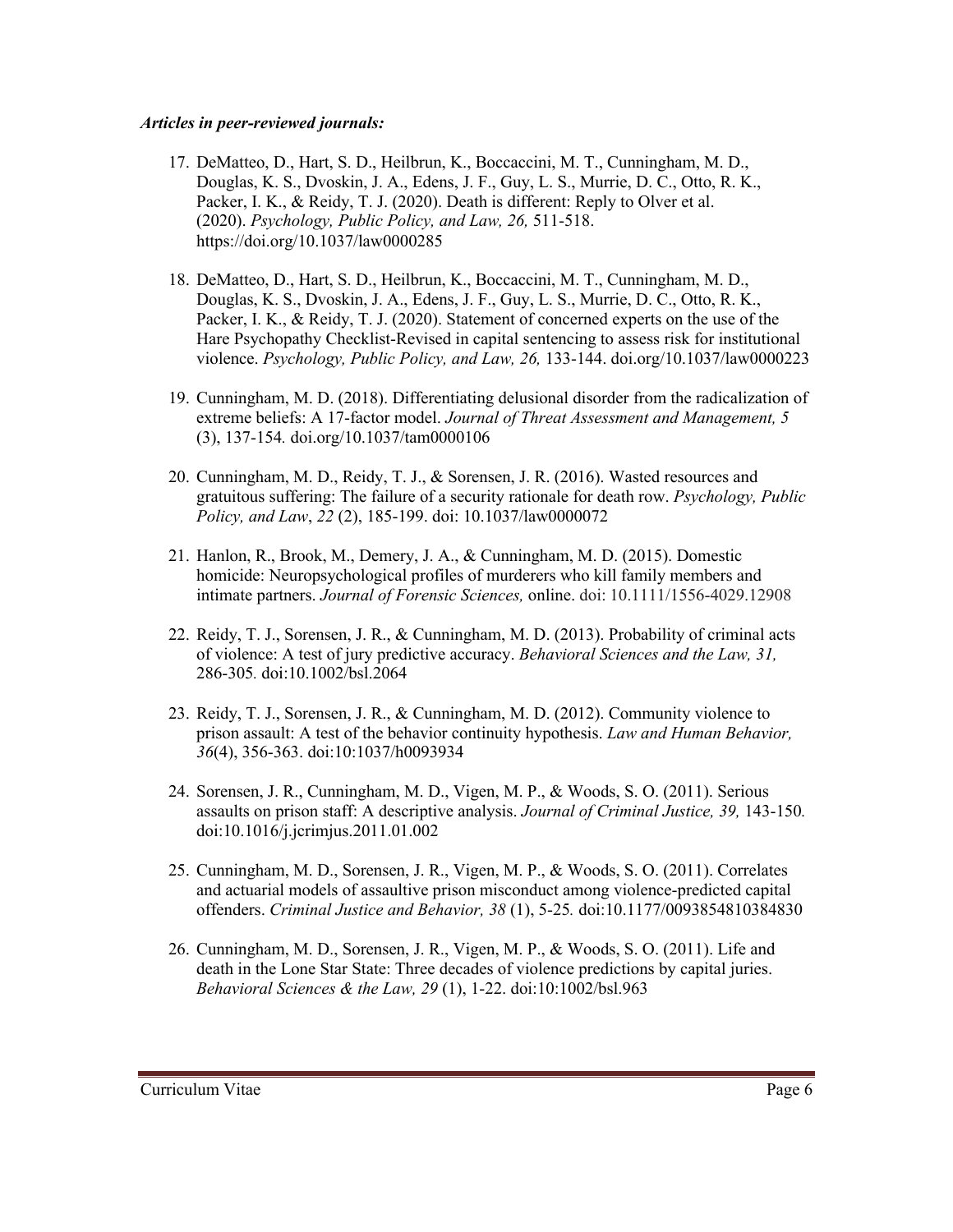- 27. Cunningham, M. D., & Tassé, M. (2010). Looking to science rather than convention in adjusting IQ scores when death is at issue. *Professional Psychology: Research and Practice, 41* (5)*,* 413-419*.* doi:10.1037/a0020226
- 28. Cunningham, M. D., Sorensen, J. R., Vigen, M. P., & Woods, S. O. (2010). Inmate homicides: Killers, victims, motives, and circumstances. *Journal of Criminal Justice, 38*  (4)*,* 348-358*.* doi:10.1016/j.jcrimjus.2010.03.008
- 29. Cunningham, M. D., & Sorensen, J. R. (2010). Improbable predictions at capital sentencing: Contrasting prison violence outcomes. *Journal of the American Academy of Psychiatry and the Law, 38* (1)*,* 61-72.
- 30. Sorensen, J. R., & Cunningham, M. D. (2010). Conviction offense and prison violence: A comparative study of murderers and other offenders. *Crime & Delinquency, 56* (1)*,* 103- 125. doi:10.1177/0011128707307175
- 31. Cunningham, M. D., Sorensen, J. R., & Reidy, T. J. (2009)*.* Capital jury decisionmaking: The limitations of predictions of future violence. *Psychology, Public Policy, and Law, 15* (4), 223-256*.* doi:10.1037/a0017296
- 32. Cunningham, M. D. (2009). Introduction to special issue: Progress, perspectives, and best practices in capital sentencing evaluations. *Journal of Psychiatry and Law, 37* (2-3)*,* 125- 130*.*
- 33. Macvaugh, G., & Cunningham, M. D. (2009). *Atkins v. Virginia*: Implications and recommendations for forensic practice. *Journal of Psychiatry and Law, 37* (2-3)*,* 131- 187. doi: 10.1177/009318530903700203
- 34. Sorensen, J. R., & Cunningham, M. D. (2009). Once a killer always a killer? Prison misconduct of former death-sentenced inmates in Arizona. *Journal of Psychiatry and Law*, *37* (2-3)*,* 237-267.
- 35. Kuanliang, A., Sorensen, J. R., & Cunningham, M. D. (2008). Juvenile inmates in an adult prison system: Rates disciplinary misconduct and violence. *Criminal Justice and Behavior, 35* (9), 1186-1201. doi:10.1177/0093854808322744
- 36. Cunningham, M. D., Reidy, T. J., & Sorensen, J. R. (2008). Assertions of "future dangerousness" at federal capital sentencing: Rates and correlates of subsequent prison misconduct and violence. *Law and Human Behavior*, *32* (1)*,* 46-63. doi:10.1007/s10979- 007-9107-7
- 37. Cunningham, M. D., & Sorensen, J. R. (2007). Capital offenders in Texas prisons: Rates, correlates, and an actuarial analysis of violent misconduct. *Law and Human Behavior, 31*, 553-571. doi:10.1007/s10979-006-9079-z
- 38. Cunningham, M. D., & Sorensen, J. R. (2007)*.* Predictive factors for violent misconduct in close custody. *Prison Journal, 87* (2), 241-253. doi:10.1177/0032885507303752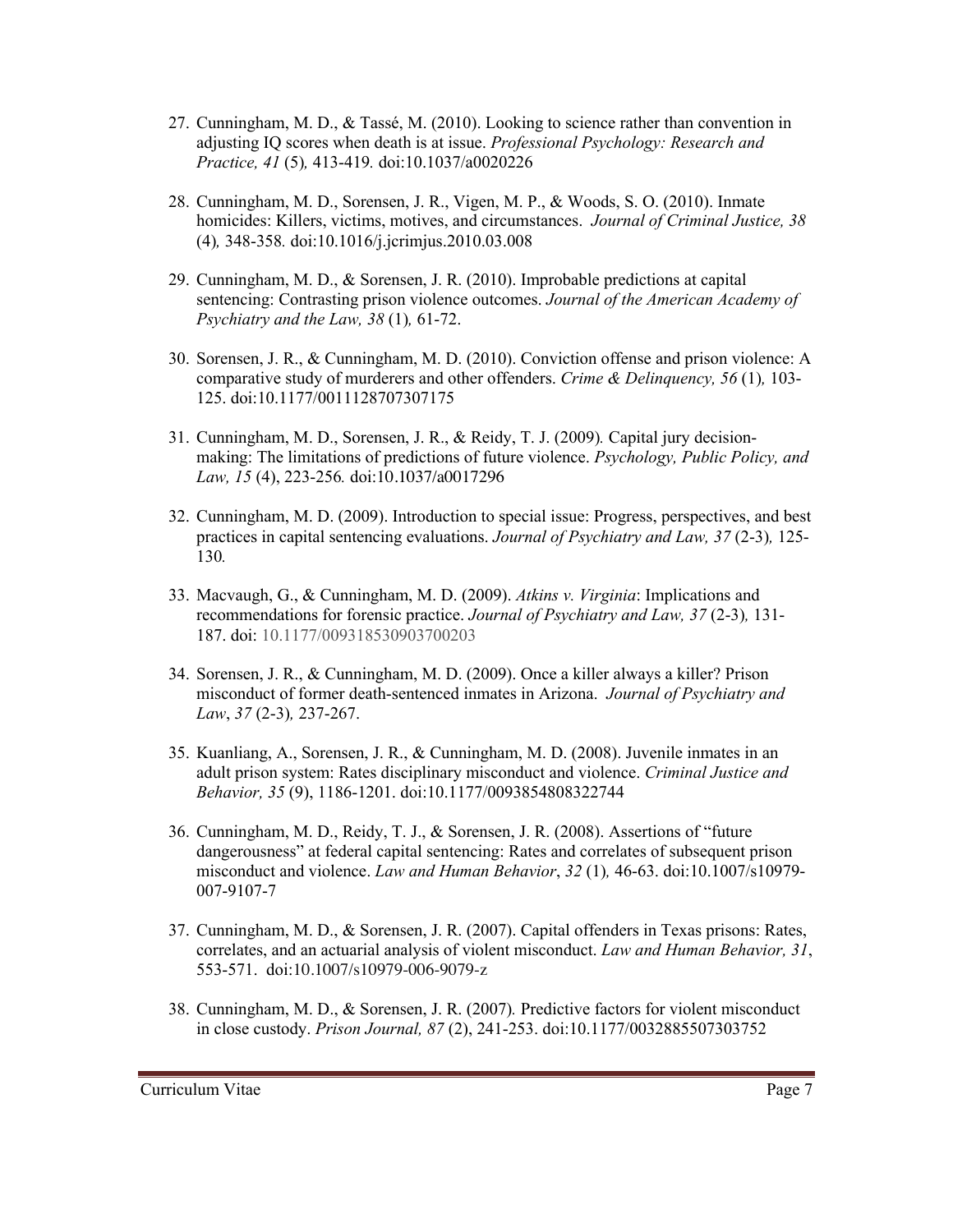- 39. Sorensen, J. R., & Cunningham, M. D. (2007). Operationalizing risk: The influence of measurement choice on the prevalence and correlates of violence among incarcerated murderers. *Journal of Criminal Justice, 35*, 546-555*.* doi:10.1016/j.jcrimjus.2007.07.007
- 40. Cunningham, M. D. (2006)*.* Dangerousness and death: A nexus in search of science and reason. *American Psychologist, 61* (8), 828-839. doi:10.1037/0003-066X.61.8.827
- 41. Cunningham, M. D. (2006)*.* Informed consent in capital sentencing evaluations: Targets and content. *Professional Psychology: Research and Practice, 37* (5), 452-459*.* doi:10.1037/0735-7028.37.5.452
- 42. Cunningham, M. (2006). Special issues in capital sentencing. In Conroy, M. A., Lyons, P. M., Jr., & Kwartner, P. P. (Eds.). *Forensic mental health services in Texas* [special issue, electronic version]. *Applied Psychology in Criminal Justice, 2* (3), 205-236.
- 43. Cunningham, M. D., & Sorensen, J. R. (2006). Actuarial models for assessment of prison violence risk: Revisions and extensions of the Risk Assessment Scale for Prison (RASP). *Assessment, 13* (3), 253-265*.* doi:10.1177/1073191106287791
- 44. Cunningham, M. D., & Sorensen, J. R. (2006). Nothing to lose? A comparative examination of prison misconduct rates among life-without-parole and other long-term high security inmates. *Criminal Justice and Behavior, 33* (6), 683-705. doi:10.1177/0093854806288273
- 45. Cunningham, M. D., Reidy, T. J., & Sorensen, J. R. (2005). Is death row obsolete? A decade of mainstreaming death-sentenced inmates in Missouri. *Behavioral Sciences & the Law, 23,* 307-320. doi:10.1002/bsl.608
- 46. Cunningham, M. D., Sorensen, J. R., & Reidy, T. J. (2005). An actuarial model for assessment of prison violence risk among maximum security inmates. *Assessment, 12* (1)*,*  40-49. doi:10.1177/1073191104272815
- 47. Cunningham, M. D., Sorensen, J. R., & Reidy, T. J. (2004). Revisiting future dangerousness revisited: Response to DeLisi and Munoz. *Criminal Justice Policy Review, 15* (3)*,* 365-376. doi:10.1177/0887403404266462
- 48. Shuman, D. W., Cunningham, M. D., Connell, M. A., & Reid, W. H. (2003). Interstate forensic psychology consultations: A call for reform and proposal for a model rule. *Professional Psychology: Research and Practice, 34* (3)*,* 233-239. doi:10.1037/0735- 7028.34.3.233
- 49. Cunningham, M. D., & Reidy, T. J. (2002). Violence risk assessment at federal capital sentencing: Individualization, generalization, relevance, and scientific standards. *Criminal Justice and Behavior, 29*(5), 512-537. doi:10.1177/009385402236731
- 50. Cunningham, M. D., & Vigen, M. P. (2002). Death row inmate characteristics, adjustment, and confinement: A critical review of the literature. *Behavioral Sciences & the Law, 20* (1-2), 191-210. doi:10.1002/bsl.473

Curriculum Vitae Page 8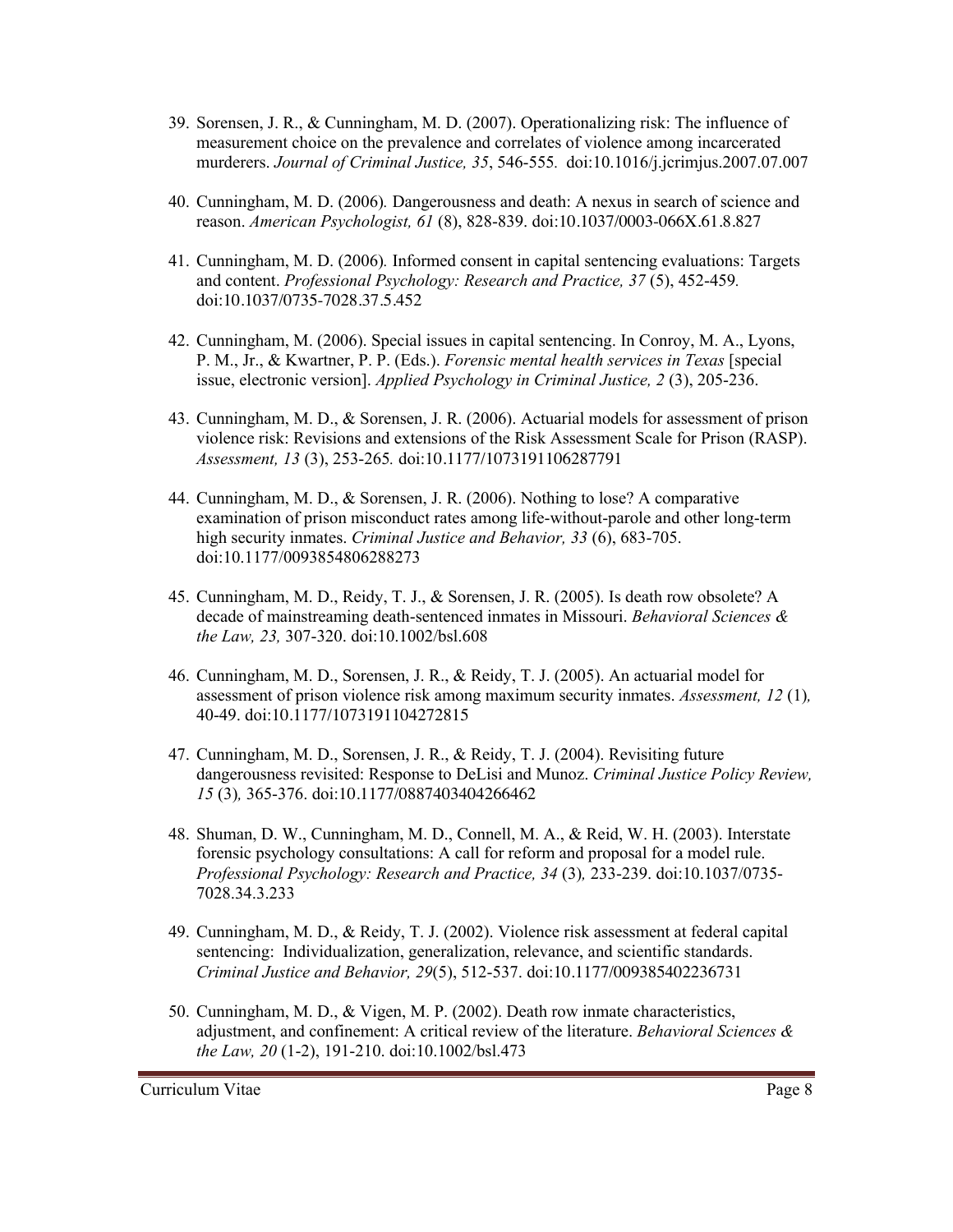- 51. Cunningham, M. D., & Reidy, T. J. (2001). A matter of life or death: Special considerations and heightened practice standards in capital sentencing evaluations. *Behavioral Sciences & the Law, 19* (4), 473-490. doi:10.1002/bsl.460
- 52. Reidy, T. J., Cunningham, M. D., & Sorensen, J. (2001). From death to life: Prison behavior of former death row inmates in Indiana. *Criminal Justice and Behavior, 28* (1)*,* 62-82. doi:10.1177/0093854801028001003
- 53. Cunningham, M. D., & Reidy, T. J. (1999). Don't confuse me with the facts: Common errors in violence risk assessment at capital sentencing. *Criminal Justice and Behavior, 26* (1), 20-43. doi:10.1177/0093854899026001002
- 54. Cunningham, M. D., & Vigen, M. P. (1999). Without appointed counsel in capital postconviction proceedings: The self-representation competency of Mississippi death row inmates. *Criminal Justice and Behavior, 26* (3), 293-321. doi:10.1177/0093854899026003002
- 55. Cunningham, M. D., & Reidy, T. J. (1998). Antisocial personality disorder and psychopathy: Diagnostic dilemmas in classifying patterns of antisocial behavior in sentencing evaluations. *Behavioral Sciences & the Law, 16* (3)*,* 333-351. doi: 10.1002/(SICI)1099-0798(199822)16:3<333::AID-BSL314>3.0.CO;2-N
- 56. Cunningham, M. D., & Reidy, T. J. (1998). Integrating base rate data in violence risk assessments at capital sentencing. *Behavioral Sciences & the Law, 16* (1), 71-95. doi: 10.1002/(SICI)1099-0798(199824)16:1<71::AID-BSL294>3.0.CO;2-6
- 57. Cunningham, M. D. & Murphy, P. J. (1981). The effects of bilateral EEG biofeedback on verbal, visual-spatial, and creative skills in learning disabled male adolescents. *Journal of Learning Disabilities, 14*, 204 -208. doi: 10.1177/002221948101400406

# *Articles in edited law reviews:*

58. Lyon, A. D., & Cunningham, M. D. (2006). Reason not the need: Does the lack of compelling state interest in maintaining a separate death row make it unlawful? *American Journal of Criminal Law, 33* (1), 1-30*.*

# *Case reports, teaching points, profiles, and other commentary:*

- 59. Cunningham, M. D. (2017). Third party presence [ethics case commentary]. In G. Pirelli, R. Beattey, and P. Zapf (Eds.), *The ethical practice of forensic psychology: A casebook* (185)*.* New York: Oxford.
- 60. Cunningham, M. D. (2017). Identifying the referral question and addressing multiple psycholegal questions in a single evaluation [ethics case commentary]. In G. Pirelli, R. Beattey, and P. Zapf (Eds.), *The ethical practice of forensic psychology: A casebook* (179)*.* New York: Oxford.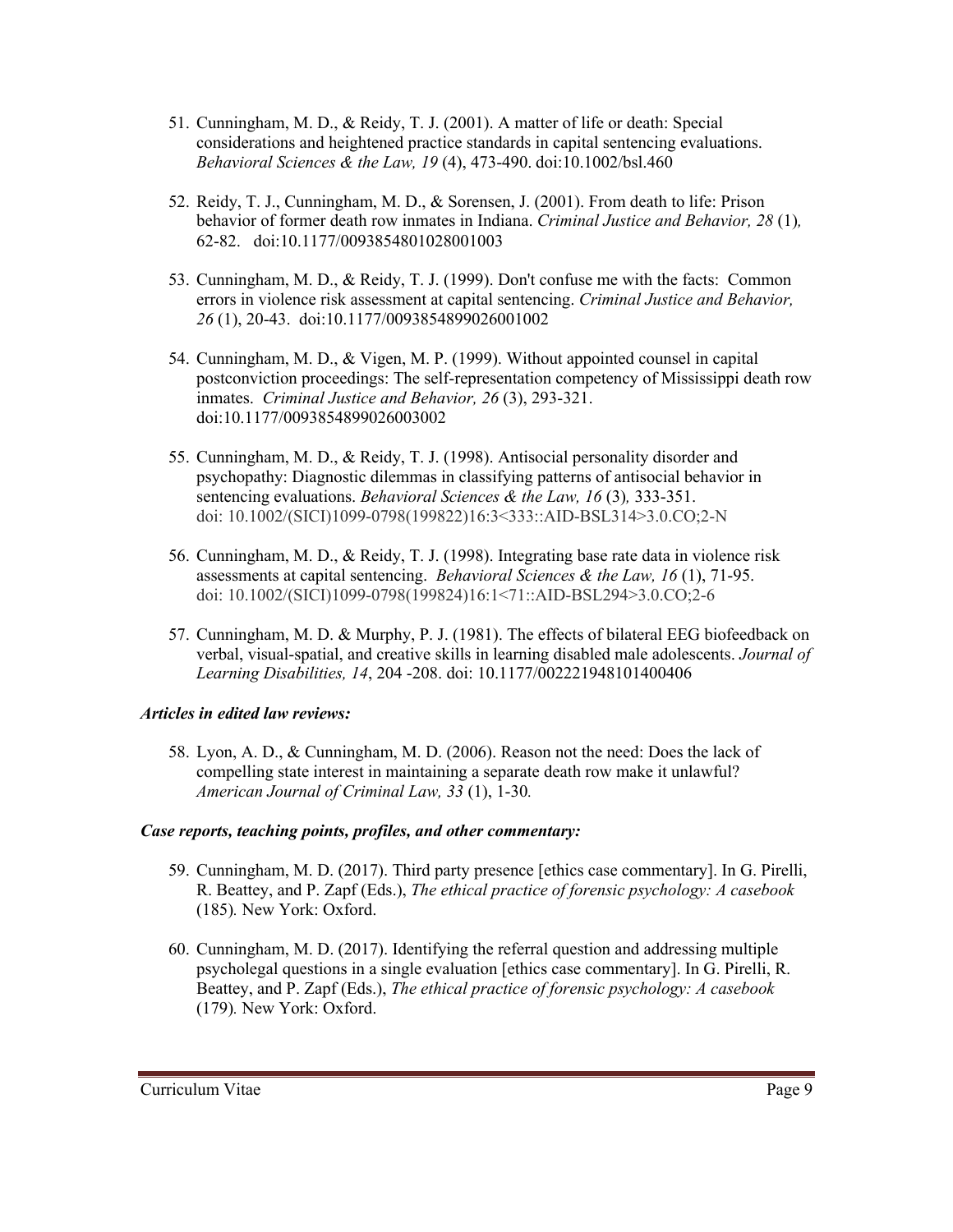- 61. Cunningham, M. D. (2014). Report on capital sentencing [case report]. In K. Heilbrun, D. DeMatteo, S. Brooks Holliday, and C. LaDuke (Eds.), *Forensic mental health assessment: A casebook, 2nd Edition* (136-144). New York: Oxford.
- 62. Cunningham, M. D. (2011). [Professional profile]. In C. R. Bartol and A. M. Bartol (Eds.), *Introduction to Forensic Psychology: Research and Application, 3rd Edition* (177- 179). Thousand Oaks, CA: Sage.
- 63. Cunningham, M. D. (2010). [Professional profile]. In R. M. Regoli and J. D. Hewitt, *Exploring criminal justice: The essentials*. Boston: Jones & Bartlett Publishers.
- 64. Cunningham, M. D. (2007). Capital violence risk assessment [case report]. In Mary A. Conroy and D. Murrie, *Forensic assessment of violence risk: A guide for risk assessment and risk management* (287-290). New York: John Wiley & Sons.
- 65. Cunningham, M. D. (2002). Capital sentencing [case report]. In K. Heilbrun, G. Marczyk, and D. DeMatteo, *Forensic mental health assessment: A casebook* (152-171). New York: Oxford University Press.
- 66. Cunningham, M. D. (2002). Competence to be executed [case report]. In K. Heilbrun, G. Marczyk, and D. DeMatteo, *Forensic mental health assessment: A casebook* (96-114). New York: Oxford University Press.
- 67. Cunningham, M. D. (2002). How do you evaluate the accuracy of different sources of third-party information? [teaching point]. In K. Heilbrun, G. Marczyk, and D. DeMatteo, *Forensic mental health assessment: A casebook* (171-173). New York: Oxford University Press.
- 68. Cunningham, M. D. (2002). Why and how do you attribute information to sources in a forensic mental health assessment? [teaching point]. In K. Heilbrun, G. Marczyk, and D. DeMatteo, *Forensic mental health assessment: A casebook* (114-115). New York: Oxford University Press.

# *Articles in professional periodicals:*

- 69. Cunningham, M. D. (2001). Bias in capital sentencing evaluations [invited opinion column]. *American Psychology and Law Society News, 21, 2,* 8-9.
- 70. Cunningham, M. D., & Reidy, T. J. (1998). Antisocial personality disorder vs. psychopathy as diagnostic tools. *Prosecutor's Brief: California District Attorneys Association, 20,* 9-11.
- 71. Marcy, M. R., Hopkins, J. B. & Cunningham, M. D. (1978). A behavioral treatment of nocturnal enuresis, *U.S. Navy Medicine, 69*, 26-28.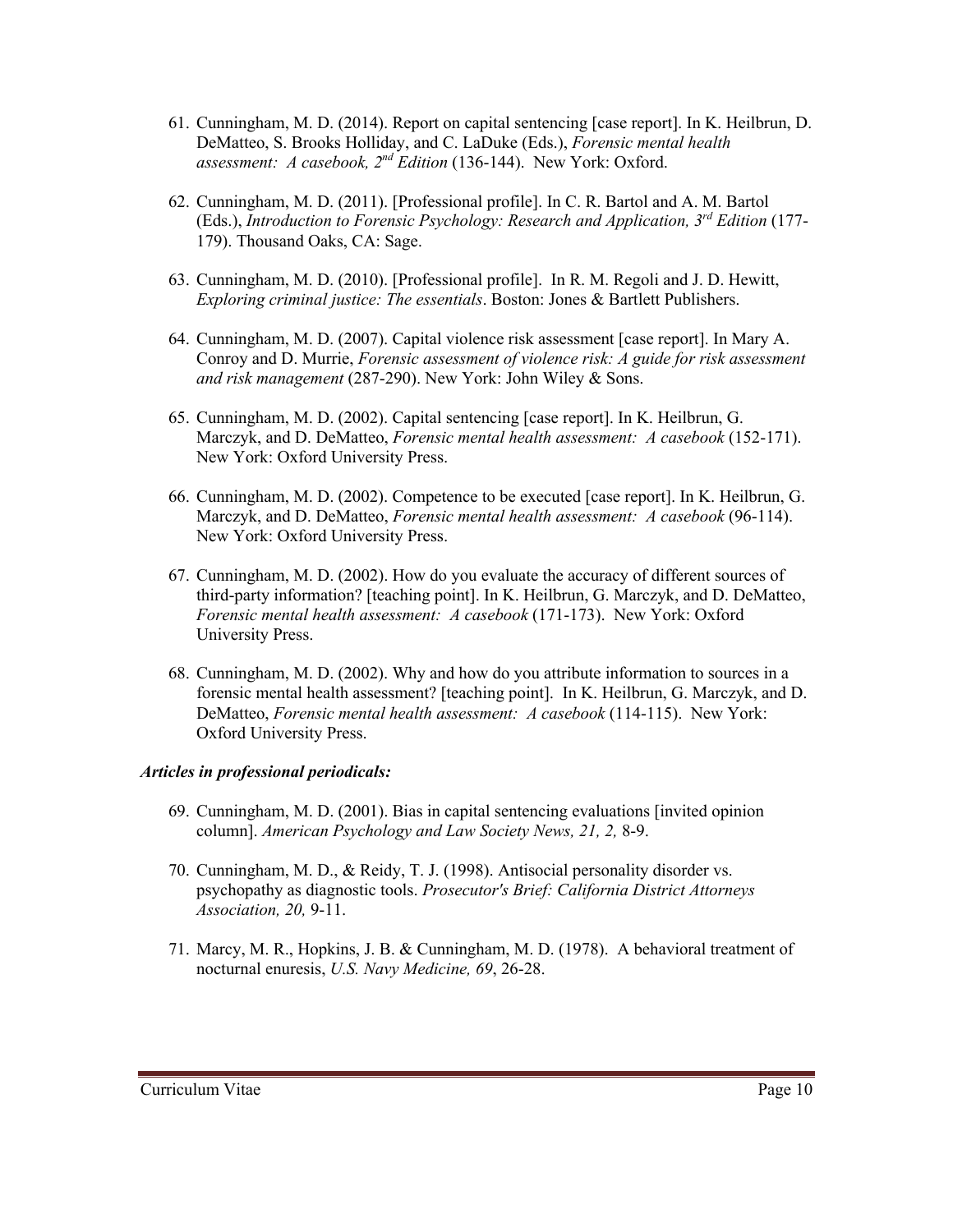# **INVITED SCHOLARLY SYMPOSIA / ADDRESSES**

- 1. Differentiating delusional disorder from extreme political beliefs: An introduction to the 17-factor model. Presenter. Law and Mental Health didactic, University of New Mexico Department of Psychiatry and Behavioral Sciences. Online, July 2021.
- 2. Differentiating delusional disorder from extreme political beliefs: An introduction to the 17-factor model. Presenter. Southern Arizona Psychological Association. Online, May 2021.
- 3. Differentiating delusional disorder from extreme political beliefs: An introduction to the 17-factor model. Presenter. Department of Psychiatry and Behavioral Sciences Grand Rounds, University of New Mexico Psychiatry & Behavioral Sciences. Online, April 2021.
- 4. A matter of life and death: Evaluations for capital sentencing. Presenter. Law and Mental Health didactic, University of New Mexico Department of Psychiatry and Behavioral Sciences. Online, October 2020.
- 5. Evaluations in high stakes sentencing: Capital, *Atkins*, and *Miller* cases. Presenter. American Academy of Forensic Psychology: Workshop Series. Las Vegas, Nevada, January 2019.
- 6. Evaluations in high stakes sentencing: Capital, *Atkins*, and *Miller* cases. Presenter. Concept Training. Palo Alto University, August 2018.
- 7. Building and managing a private forensic practice. Symposium co-presenter with Michelle Guyton, Ph.D., Bowman Smelko, Psy.D., Chriscelyn Tussey, Psy.D., and Antoinette Kavanaugh, Ph.D., American Psychology-Law Society Annual Conference. Memphis, Tennessee, March 2018.
- 8. Deadly error: The inability of capital juries to predict future violence. Presenter. XXXIII International Congress on Law and Mental Health. Amsterdam, Netherlands, July 2013.
- 9. Who is the death penalty for? Determining who lives and who dies at capital sentencing. Invited address. Goldman Trust Colloquium. Oklahoma State University, Stillwater, Oklahoma, February 2013.
- 10. Sources of vicarious traumatization in death penalty cases. Presenter in the symposium: "The cost of being an expert: Vicarious traumatization and forensic psychologists," with William E. Foote, Ph.D., Alan M. Goldstein, Ph.D., Dawn Hughes, Ph.D., and Julie Brovko, American Psychology-Law Society Annual Conference. Miami, Florida, March 2011.
- 11. Have credentials will travel: Questions and answers regarding interjurisdictional practice. Symposium co-presenter with Solomon M. Fulero, Ph.D., Alex M. Siegel, Ph.D., Joseph Rollo, Ph.D., and Joel A. Dvoskin, Ph.D., American Psychology-Law Society Annual Conference. San Antonio, Texas, March 2009.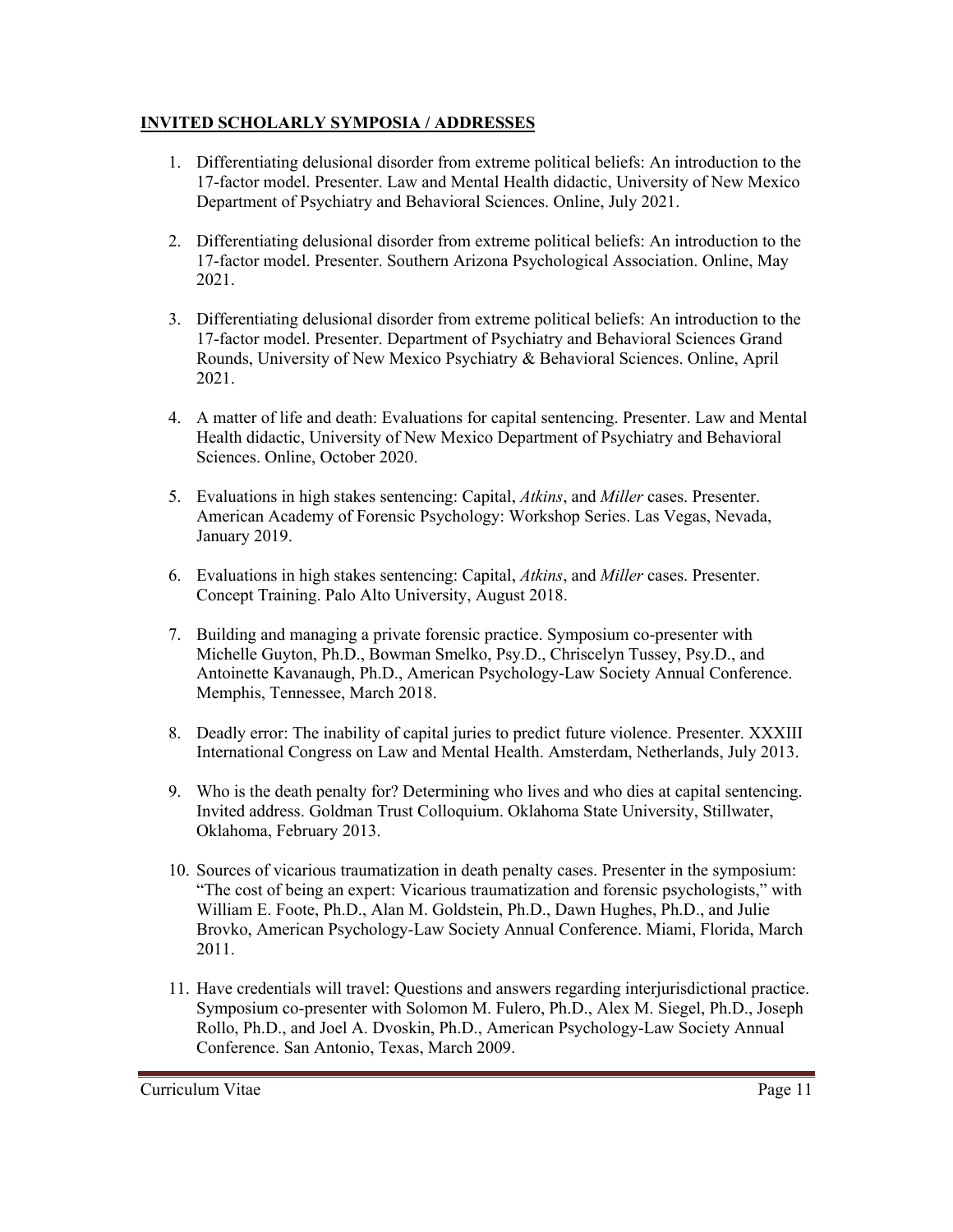- 12. How research can inform death penalty determinations. Invited address. Sam Houston State University: Spring Colloquium. Huntsville, Texas, February 2009.
- 13. Informed consent: Essential consultations with attorneys in death penalty cases. Invited seminar for doctoral psychology students. Sam Houston State University. Huntsville, Texas, February 2009.
- 14. The role of the forensic psychologist in death penalty litigation. Presenter. American Academy of Forensic Psychology: Workshop Series. San Francisco, California, May 2008.
- 15. Death penalty on trial. Symposium co-presenter with Joel Dvoskin, Ph.D., Solomon Fulero, Ph.D., & Christopher Slobogin, J.D., Ph.D., American Psychological Association 115th Annual Convention. San Francisco, California, August 2007.
- 16. Implications of developmental research for juvenile adjudications. Invited address. Alabama Council of Community Mental Health Boards, Southern Poverty Law Center: 33rd annual conference. Birmingham, Alabama, May 2007.
- 17. The role of the forensic psychologist in death penalty litigation. Presenter. American Academy of Forensic Psychology: Workshop Series. San Diego, California, January 2007.
- 18. Dangerousness and death: A nexus in search of science and reason. Invited award address. American Psychological Association 114<sup>th</sup> Annual Convention. New Orleans, Louisiana, August 2006.
- 19. The role of the forensic psychologist in death penalty litigation. Presenter. American Academy of Forensic Psychology: Workshop Series. La Jolla, California, March 2005.
- 20. Informed consent in forensic evaluations. Symposium co-presenter with Mary Connell, Ph.D., William Foote, Ph.D., & Daniel Shuman, J.D., American Psychology-Law Society Annual Conference. LaJolla, California, March 2005.
- 21. Psychological evaluations in death penalty litigation. Presenter. Texas Psychological Association, Pre-convention workshop. Dallas, Texas, November 2003.
- 22. The role of the forensic psychologist in death penalty litigation. Presenter. American Academy of Forensic Psychology: Workshop Series. Cincinnati, Ohio, September 2003.
- 23. Competency to be executed. Symposium co-presenter with Stanley Brodsky, Ph.D. & Patricia Zapf, Ph.D., American Psychology-Law Society Annual Conference. Austin, Texas, March 2002.
- 24. The role of the forensic psychologist in death penalty litigation. Presenter. American Academy of Forensic Psychology: Workshop Series. San Diego, California, February 2002.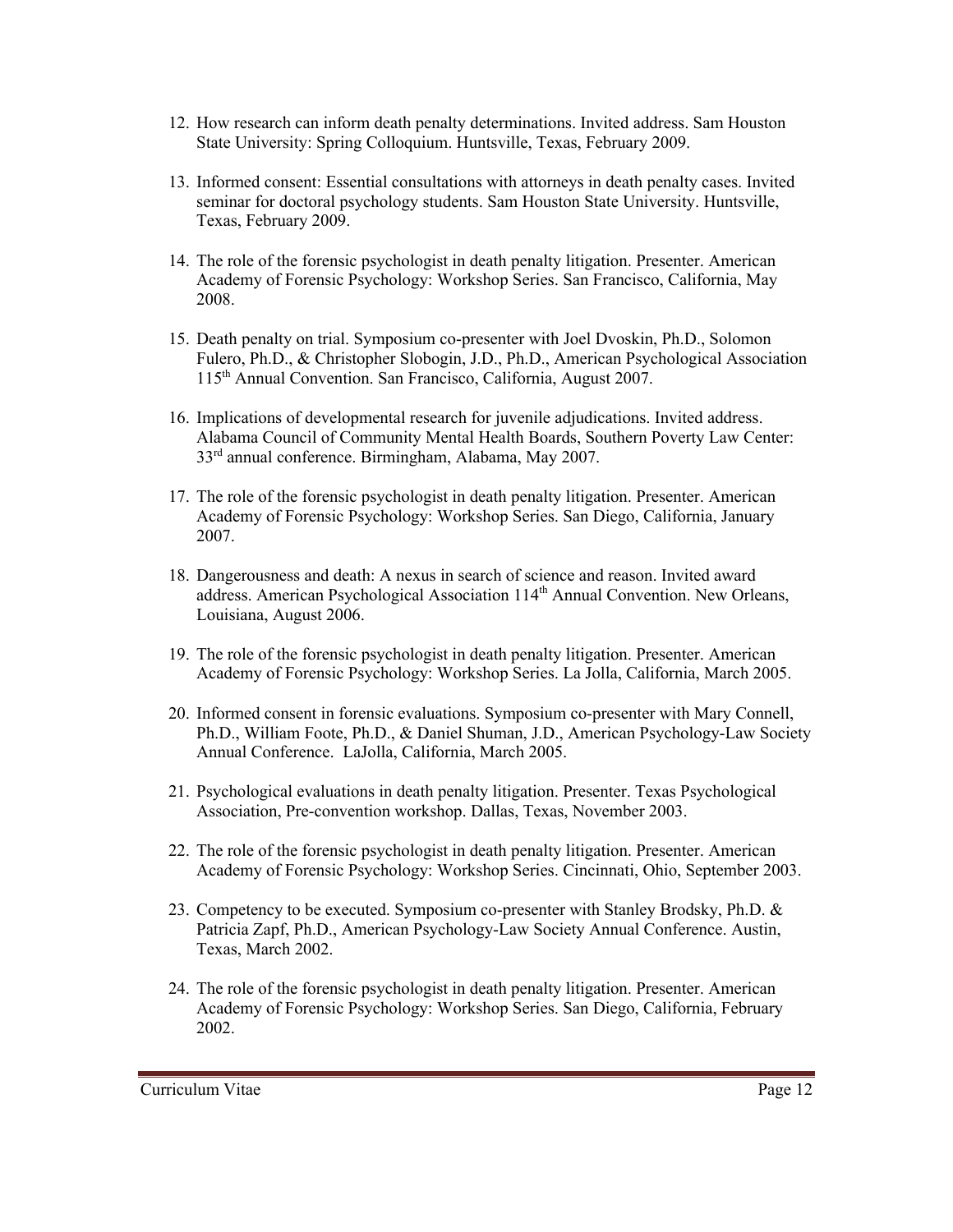- 25. The role of the forensic psychologist in death penalty litigation. Presenter. American Academy of Forensic Psychology: Workshop Series. Monterey, California, January 2000.
- 26. Psychological expertise and criminal justice. Panel member. American Psychological Association / American Bar Association Conference. Washington, DC, October 1999.
- 27. The role of the forensic psychologist in death penalty litigation. Presenter. American Academy of Forensic Psychology: Workshop Series. Austin, Texas, February 1999.
- 28. The role of the forensic psychologist in death penalty litigation. Presenter. American Academy of Forensic Psychology: Workshop Series. Milwaukee, Wisconsin, March 1998.

# **EDITORIAL**

*Publons has ranked the number of peer reviews I have provided at the 97th percentile among 200,000 researchers worldwide.*

| <b>Editorial board:</b> | $Assessment (2006-2016)$                               |
|-------------------------|--------------------------------------------------------|
|                         | Open Access Journal of Forensic Psychology (2009-2015) |
|                         | <i>Behavioral Sciences &amp; the Law</i> $(2017 - )$   |
|                         |                                                        |

**Guest editor:** *Journal of Psychiatry and Law* (special issue, 2009)

### **Ad hoc reviewer:**

*American Psychologist:* 2015, 2017 *Annals of Forensic Research and Analysis:* 2018 *Assessment:* 2019 *Behavioral Sciences & the Law:* 2004, 2007, 2008, 2009, 2010, 2013, 2016, 2017, 2018, 2019, 2020 *Criminal Justice and Behavior:* 2009, 2011 *Criminal Justice Policy Review:* 2006 *Criminal Justice Review:* 2008 *Criminology:* 2011 *Criminology, Criminal Justice, Law & Society:* 2016, 2020 *Journal of Clinical Psychology:* 2018 *Journal of Criminal Justice:* 2010, 2012 *Journal of Forensic Psychology Practice:* 2009 *Journal of Forensic Sciences:* 2018 *Journal of Interpersonal Violence:* 2018, 2019, 2020, 2021 *Justice Quarterly:* 2009, 2011, 2013, 2014, 2015, 2016, 2017, 2018, 2019, 2020 *Law & Human Behavior:* 2004 *Personality Disorders: Theory, Research, and Treatment*: 2009 *Professional Psychology, Research, and Practice:* 2021 *Psychological Assessment:* 2010, 2012, 2013, 2014 *Psychology, Public Policy, and the Law:* 2009, 2010, 2011, 2012 *Sage Open:* 2017, 2018 *Southwest Journal of Criminal Justice:* 2007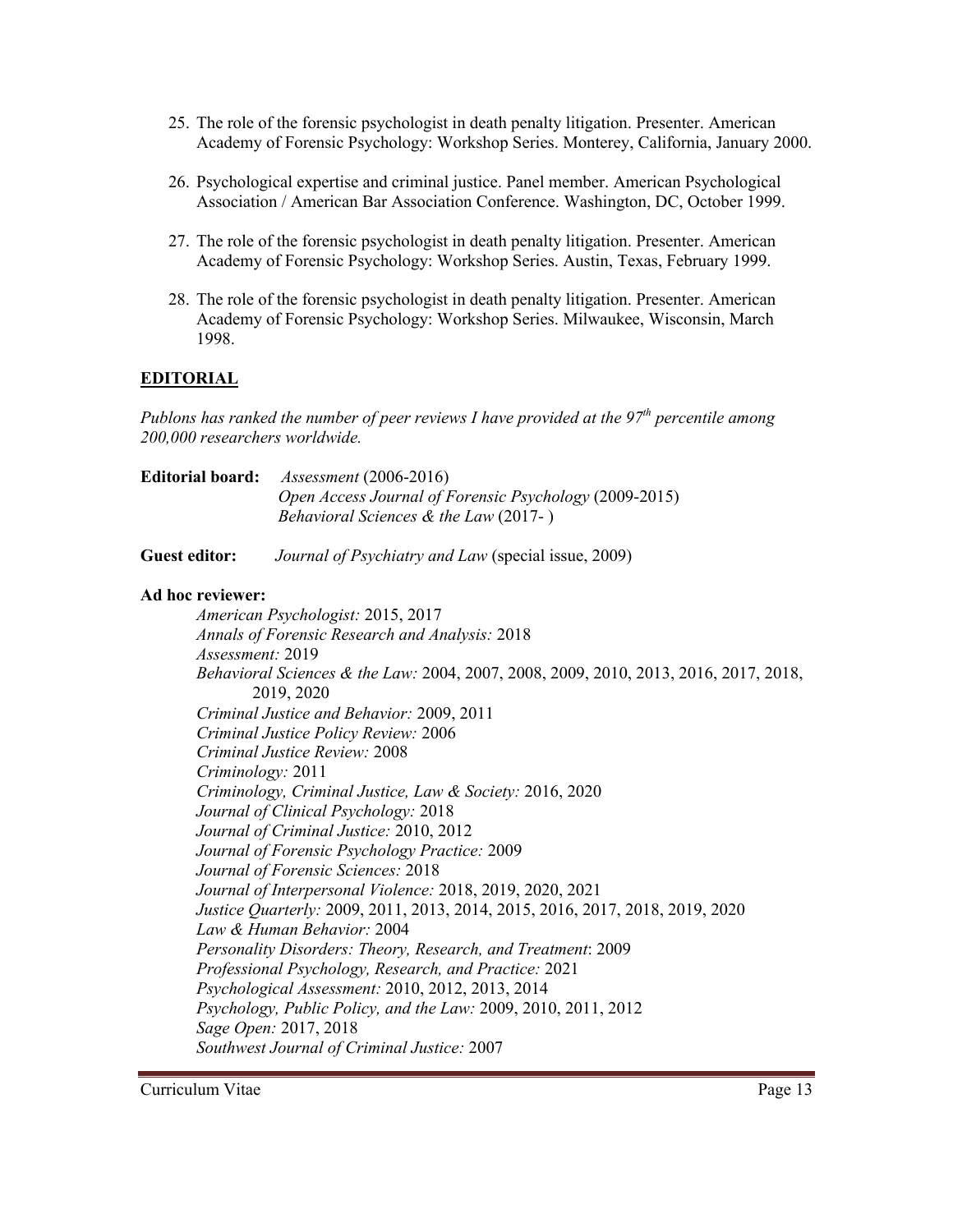*The Prison Journal:* 2012 *Violence and Victims:* 2014, 2015, 2016, 2018, 2019, 2020 *Women & Criminal Justice:* 2015

Dissertation review: Edith Cowan University, Western Australia, 2018

Pre-publication book manuscript reviewer: John Wiley & Sons, Inc. (2007) Professional Resource Press (2003) Taylor & Francis (proposal, 2010) Routledge (2020)

# **TESTIMONY BEFORE COMMISSIONS AND LEGISLATIVE COMMITTEES**

Texas State Senate, Criminal Justice Committee, 79<sup>th</sup> Legislative Session, Austin, 2005

Texas State Senate, Criminal Justice Committee, 78<sup>th</sup> Legislative Session, Austin, 2003

Illinois Governor's Commission on Capital Sentencing, Chicago, 2002

# **AMICI CURIAE**

#### *Consultation and assistance in preparation of:*

- Brief of *Amici Curiae* [Tassé, M., Everington, C., Salekin, K., Olley, J., Cunningham, M., Macvaugh, G., American Association on Intellectual and Developmental Disabilities] in Support of *Warren Lee Hill, Jr.* Petition for Writ of Habeas Corpus, in the Supreme Court of the United States (2013).
- Brief of the *Amici Curiae*, Texas Psychological Association and Texas Appleseed in Support of Appellant, *Noah Espada vs. The State of Texas*, in the Court of Criminal Appeals of Texas at Austin (2007).
- Brief of *Amicus Curiae*, American Psychological Association in Support of Appellant, *U.S. v. Sherman Lamont Fields* in the United States Court of Appeals for the Fifth Circuit (2005).

# *Cited as authority:*

- Brief of *Amici Curiae*, American Association on Intellectual and Developmental Disabilities (AAIDD) and the ARC of the United States, In Support of Petitioner, *Bobby James Moore v. Texas*, No. 15-797, in the Supreme Court of the United States (2016) on Petition for a Writ of Certiorari to the Court of Criminal Appeals of Texas.
- Brief of *Amici Curiae*, Corrections Experts, in Support of Petitioner, in *Alfred Prieto v. Harold Clark, Director, A. David Robinson, Deputy Director, and E. Pearson, Warden*, No. 15-31, in the Supreme Court of the United States (2015), on Petition for a Writ of Certiorari to the United States Court of Appeals for the Fourth Circuit.

Curriculum Vitae Page 14